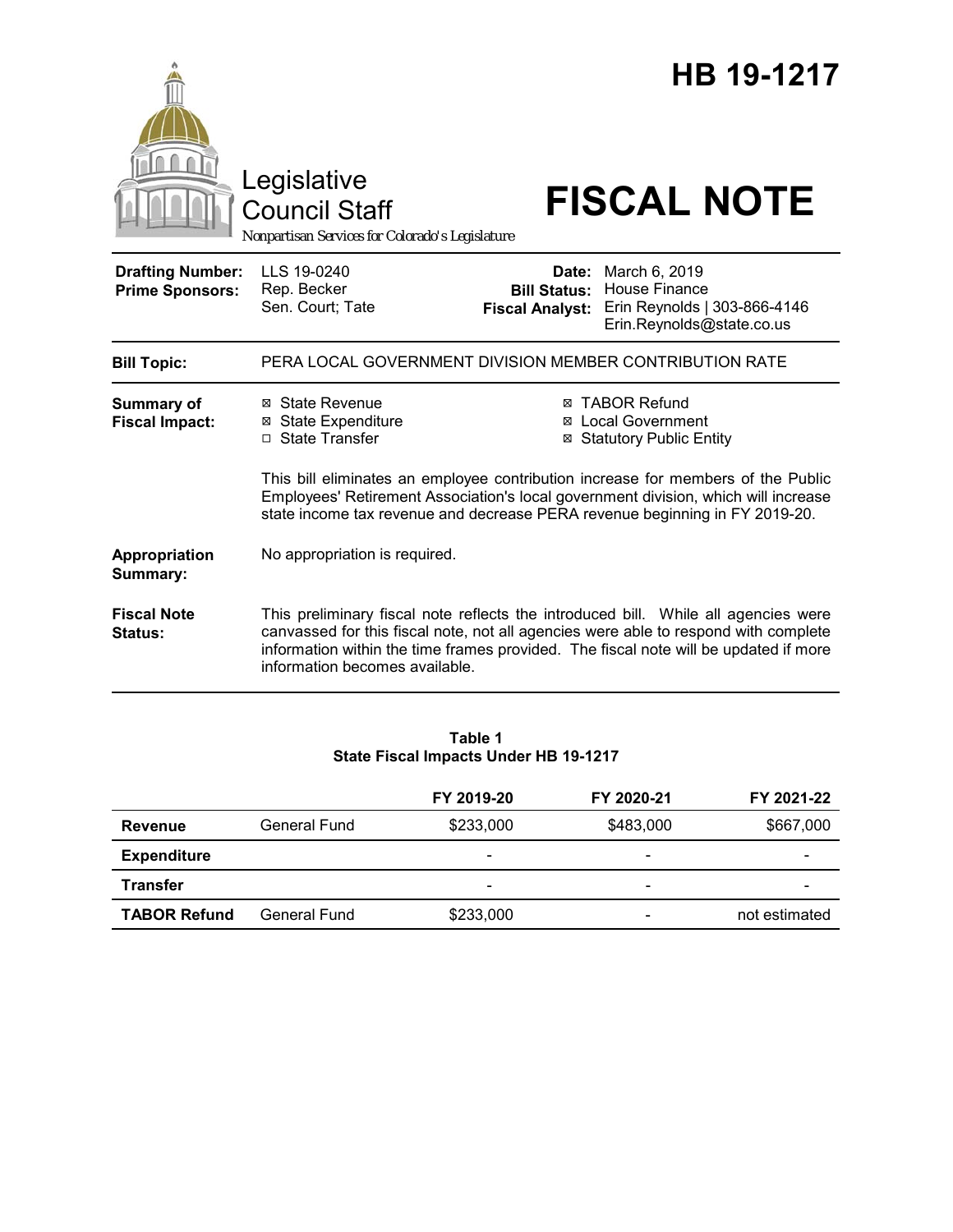## **Summary of Legislation**

This bill removes an increase in employee contributions for local government division members of the Public Employees' Retirement Association that, under current law, is to be phased-in over the next 3 fiscal years until it reaches 2 percent. Table 2 compares local government division member contribution rates under current law to the bill.

| <b>Local Government Division Employee Contribution Rate Increase</b><br>Under Current Law and Under HB 19-1217 |                   |  |
|----------------------------------------------------------------------------------------------------------------|-------------------|--|
| $P_{\text{turb}}$                                                                                              | <b>UD 40 4947</b> |  |

**Table 2**

|              | <b>Current Law</b> | HB 19-1217 |
|--------------|--------------------|------------|
| As of 7/1/19 | 8.75%              | 8.00%      |
| As of 7/1/20 | $9.50\%$           | 8.00%      |
| As of 7/1/21 | 10.00%             | 8.00%      |

### **State Revenue and Expenditures**

The bill will increase state income tax collections to the General Fund by an estimated \$233,000 in FY 2019-20, \$483,000 in FY 2020-21, and \$667,000 in FY 2021-22 and subsequent years as a result of the elimination of the local government division employee contribution increase to PERA under current law. Because the bill no longer requires that 2 percent of employee salaries be contributed to PERA, it increases the share of salaries that are not tax deferred. This estimate applies the state income tax rate of 4.63 percent to PERA's revenue reduction under the bill.

**TABOR refunds.** The bill is expected to increase state General Fund obligations for TABOR refunds by \$233,000 in FY 2019-20. Under current law and the December 2018 forecast, the bill will correspondingly increase the amount refunded to taxpayers via sales tax refunds on income tax returns for tax year 2020. The state is not expected to collect a TABOR surplus in FY 2020-21, and FY 2021-22 is not in the current forecast period.

### **Local Government**

While those employed by PERA's local government division will not pay an increased employee contribution rate to PERA over the next three fiscal years, this is not expected to impact the expenditures of any member local government. Changes to employee benefits can impact employee behavior related to hiring, retention, and retirement; however, the fiscal note has made no assumptions about these impacts.

### **Statutory Public Entity — Public Employees' Retirement Association**

The elimination of the phased-in local government division employee contribution increase will decrease revenue to PERA by an estimated \$5.0 million in FY 2019-20, \$10.4 million in FY 2020-21, and \$14.4 million in FY 2021-22 and subsequent years, as shown in Table 3.